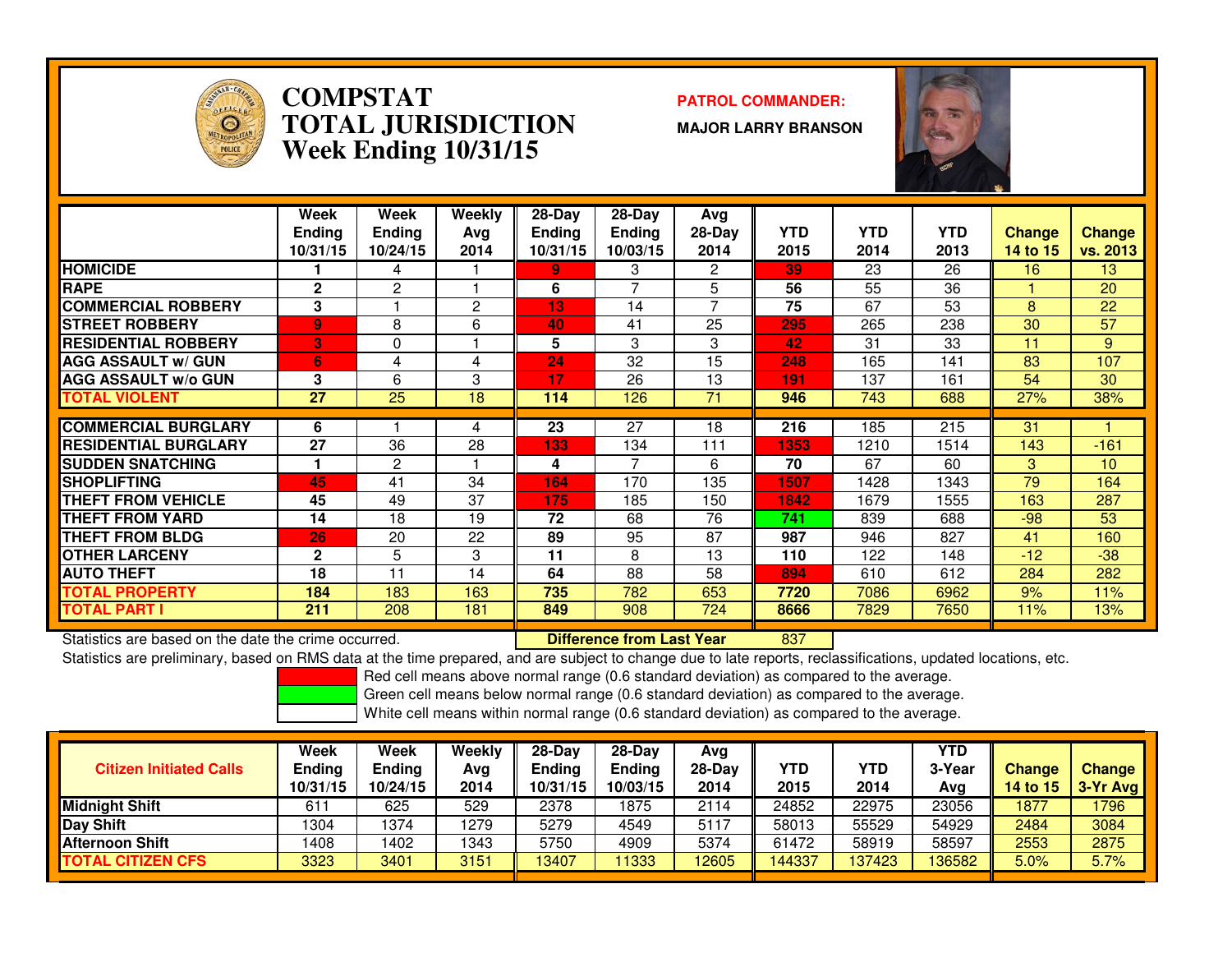

## **COMPSTAT PRECINCT COMMANDER: WEST CHATHAM PRECINCTWeek Ending 10/31/15**

**CAPT. CARL RAMEY**



|                             | Week           | Week            | <b>Weekly</b>  | $28 - Day$    | $28-Day$       | Avg          |      |            |                |                |                 |
|-----------------------------|----------------|-----------------|----------------|---------------|----------------|--------------|------|------------|----------------|----------------|-----------------|
|                             | <b>Ending</b>  | <b>Ending</b>   | Avg            | <b>Ending</b> | <b>Ending</b>  | $28-Day$     | YTD. | <b>YTD</b> | YTD            | <b>Change</b>  | <b>Change</b>   |
|                             | 10/31/15       | 10/24/15        | 2014           | 10/31/15      | 10/03/15       | 2014         | 2015 | 2014       | 2013           | 14 to 15       | <b>vs. 2013</b> |
| <b>HOMICIDE</b>             | 0              | 3               | $\Omega$       | 4             | 0              | 0            | 4    |            | $\overline{2}$ | 3.             | $\mathbf{2}$    |
| <b>RAPE</b>                 | 0              | $\Omega$        | $\Omega$       | 0             | $\mathbf{2}$   |              | 15   | 11         | $\overline{7}$ | 4              | 8               |
| <b>COMMERCIAL ROBBERY</b>   |                | 0               | $\Omega$       | $\mathbf{2}$  | 2              |              | 14   | 12         | 6              | $\overline{2}$ | 8               |
| <b>STREET ROBBERY</b>       | $\bf{0}$       | 0               |                | 3             | $\Omega$       | 3            | 23   | 26         | 23             | $-3$           | $\mathbf{0}$    |
| <b>RESIDENTIAL ROBBERY</b>  | 0              | $\Omega$        | $\Omega$       | 0             | $\Omega$       |              | 6    | 10         | 5              | $-4$           |                 |
| <b>AGG ASSAULT w/ GUN</b>   |                | $\Omega$        | $\Omega$       | 2             | 0              |              | 21   | 15         | 14             | 6              | $\overline{7}$  |
| <b>AGG ASSAULT w/o GUN</b>  | 0              |                 | $\Omega$       | 3             | $\overline{2}$ | $\mathbf{2}$ | 36   | 15         | 27             | 21             | 9               |
| <b>TOTAL VIOLENT</b>        | 2 <sup>1</sup> | 4               | $\overline{2}$ | 14            | 6              | 9            | 119  | 90         | 84             | 32%            | 42%             |
|                             |                |                 |                |               |                |              |      |            |                |                |                 |
| <b>COMMERCIAL BURGLARY</b>  | 0              | 0               |                |               | 5              | 4            | 59   | 43         | 26             | 16             | 33              |
| <b>RESIDENTIAL BURGLARY</b> | 4              | 11              | 5              | 35            | 39             | 21           | 287  | 227        | 257            | 60             | 30              |
| <b>SUDDEN SNATCHING</b>     | 0              | 0               | $\Omega$       | 0             | $\Omega$       |              | 4    | 6          |                | $-2$           | 3               |
| <b>SHOPLIFTING</b>          |                | 4               | 5              | 8             | 16             | 19           | 170  | 202        | 131            | $-32$          | 39              |
| <b>THEFT FROM VEHICLE</b>   | 12             | 8               | 6              | 37            | 43             | 26           | 318  | 267        | 229            | 51             | 89              |
| <b>THEFT FROM YARD</b>      | 5              | 2               | 3              | 12            | 9              | 12           | 133  | 131        | 82             | $\overline{2}$ | 51              |
| <b>THEFT FROM BLDG</b>      |                |                 | 3              | 13            | 18             | 13           | 178  | 153        | 118            | 25             | 60              |
| <b>OTHER LARCENY</b>        | 0              |                 |                |               |                | 3            | 21   | 25         | 13             | $-4$           | 8               |
| <b>AUTO THEFT</b>           | 5              | 5               | 3              | 18            | 25             | 12           | 182  | 116        | 101            | 66             | 81              |
| <b>TOTAL PROPERTY</b>       | 28             | 32              | 28             | 131           | 156            | 111          | 1352 | 1170       | 958            | 16%            | 41%             |
| <b>TOTAL PART I</b>         | 30             | $\overline{36}$ | 30             | 145           | 162            | 121          | 1471 | 1260       | 1042           | 17%            | 41%             |

Statistics are based on the date the crime occurred. **Difference from Last Year**  <sup>211</sup>Statistics are preliminary, based on RMS data at the time prepared, and are subject to change due to late reports, reclassifications, updated locations, etc.

Red cell means above normal range (0.6 standard deviation) as compared to the average.

Green cell means below normal range (0.6 standard deviation) as compared to the average.

| <b>Citizen Initiated Calls</b> | Week<br><b>Ending</b><br>10/31/15 | Week<br><b>Ending</b><br>10/24/15 | Weekly<br>Avg<br>2014 | $28-Dav$<br>Ending<br>10/31/15 | 28-Day<br><b>Ending</b><br>10/03/15 | Avg<br>$28$ -Day<br>2014 | YTD<br>2015 | YTD<br>2014 | YTD<br>3-Year<br>Avg | Change<br>14 to 15 | Change<br>3-Yr Avg |
|--------------------------------|-----------------------------------|-----------------------------------|-----------------------|--------------------------------|-------------------------------------|--------------------------|-------------|-------------|----------------------|--------------------|--------------------|
| <b>Midnight Shift</b>          | 14                                | 121                               | 107                   | 468                            | 373                                 | 429                      | 4909        | 4597        | 4566                 | 312                | 343                |
| <b>Day Shift</b>               | 252                               | 275                               | 264                   | 1084                           | 926                                 | 1055                     | 12194       | 1395        | 1370                 | 799                | 824                |
| Afternoon Shift                | 305                               | 269                               | 279                   | i 167                          | 975                                 | 1115                     | 12736       | 12195       | 12089                | 541                | 647                |
| <b>TOTAL CITIZEN CFS</b>       | 67'                               | 671                               | 650                   | 2719                           | 2274                                | 2599                     | 29839       | 28187       | 28024                | $5.9\%$            | 6.5%               |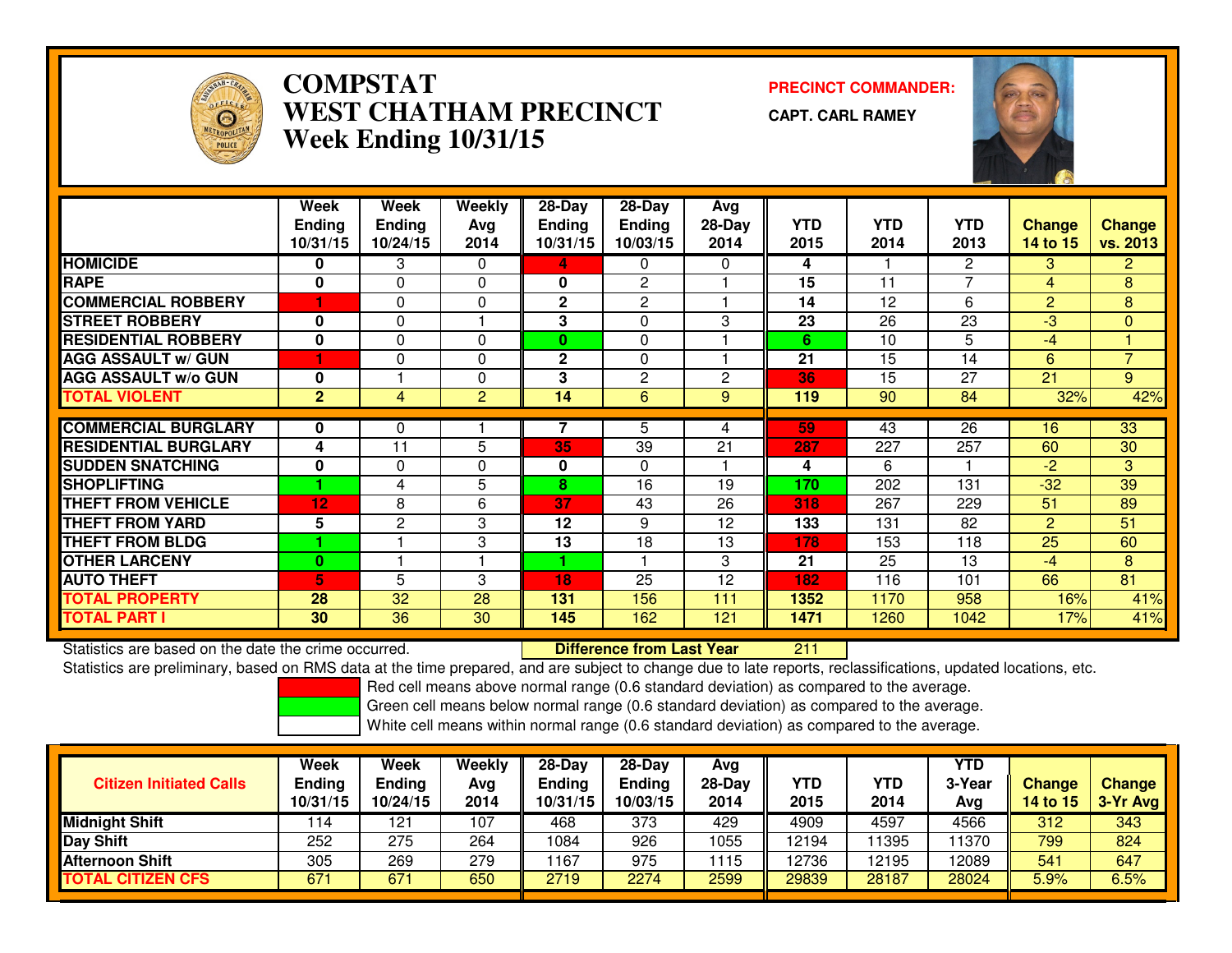

## **COMPSTAT PRECINCT COMMANDER: DOWNTOWN PRECINCTWeek Ending 10/31/15**

**CAPT. Ben Herron**



|                             | Week                      | Week                      | Weekly      | $28-Day$                  | $28$ -Day                 | Avg                      |                    |                    |                    |                           |                           |
|-----------------------------|---------------------------|---------------------------|-------------|---------------------------|---------------------------|--------------------------|--------------------|--------------------|--------------------|---------------------------|---------------------------|
|                             | <b>Ending</b><br>10/31/15 | <b>Ending</b><br>10/24/15 | Ava<br>2014 | <b>Ending</b><br>10/31/15 | <b>Ending</b><br>10/03/15 | $28-Day$<br>2014         | <b>YTD</b><br>2015 | <b>YTD</b><br>2014 | <b>YTD</b><br>2013 | <b>Change</b><br>14 to 15 | <b>Change</b><br>vs. 2013 |
| <b>HOMICIDE</b>             |                           |                           | $\Omega$    | $\overline{2}$            | 2                         |                          |                    | 3                  | 9                  | 4                         | $-2$                      |
|                             |                           |                           |             |                           |                           |                          |                    |                    | 7                  |                           |                           |
| <b>RAPE</b>                 | $\overline{2}$            | $\mathbf{2}$              | $\Omega$    | 4                         | 4                         |                          | 16                 | 11                 |                    | 5.                        | 9                         |
| <b>COMMERCIAL ROBBERY</b>   | 1                         | 0                         | $\Omega$    | 2                         | 4                         |                          | 11                 | 6                  | 9                  | 5.                        | $\overline{2}$            |
| <b>STREET ROBBERY</b>       |                           | 3                         | 2           | 14                        | 14                        | $\overline{\phantom{a}}$ | 99                 | 70                 | 90                 | 29                        | 9                         |
| <b>RESIDENTIAL ROBBERY</b>  | $\overline{2}$            | $\Omega$                  | $\Omega$    | $\overline{2}$            | $\Omega$                  | $\Omega$                 | 8                  | $\overline{c}$     | $\overline{7}$     | 6                         |                           |
| <b>AGG ASSAULT w/ GUN</b>   |                           | $\Omega$                  |             | 6                         | 9                         | 3                        | 48                 | 32                 | 33                 | 16                        | 15                        |
| <b>AGG ASSAULT w/o GUN</b>  | $\overline{2}$            |                           |             | 5                         | $\overline{ }$            | 3                        | 41                 | 33                 | 38                 | 8.                        | 3                         |
| <b>TOTAL VIOLENT</b>        | 10                        | 7                         | 4           | 35                        | 40                        | 16                       | 230                | 157                | 193                | 46%                       | 19%                       |
|                             |                           |                           |             |                           |                           |                          |                    |                    |                    |                           |                           |
| <b>COMMERCIAL BURGLARY</b>  |                           | 0                         |             | 3                         | 3                         | 3                        | 25                 | $\overline{36}$    | 28                 | $-11$                     | $-3$                      |
| <b>RESIDENTIAL BURGLARY</b> | $\mathbf{2}$              |                           | 3           | $\overline{\phantom{a}}$  | 8                         | 11                       | 117                | 107                | 138                | 10                        | $-21$                     |
| <b>SUDDEN SNATCHING</b>     |                           | 2                         |             | 3                         | $\overline{c}$            | $\overline{2}$           | 33                 | 27                 | 30                 | 6                         | 3                         |
| <b>ISHOPLIFTING</b>         | 10                        | 5                         | 4           | 28                        | 23                        | 18                       | 226                | 192                | 173                | 34                        | 53                        |
| <b>THEFT FROM VEHICLE</b>   | 8                         | 12                        | 9           | 40                        | 30                        | 36                       | 346                | 426                | 313                | $-80$                     | 33                        |
| <b>THEFT FROM YARD</b>      | 4                         | 2                         | 5           | 18                        | 25                        | 21                       | 192                | 232                | 206                | $-40$                     | $-14$                     |
| <b>THEFT FROM BLDG</b>      | 8                         | 4                         | 5           | 22                        | 18                        | 21                       | 188                | 221                | 155                | $-33$                     | 33                        |
| <b>OTHER LARCENY</b>        | $\bf{0}$                  |                           |             |                           |                           | $\overline{2}$           | 17                 | 24                 | 35                 | $-7$                      | $-18$                     |
| <b>AUTO THEFT</b>           | 4                         | $\mathbf{2}$              | 3           | 12                        | 14                        | 11                       | 168                | 122                | 105                | 46                        | 63                        |
| <b>TOTAL PROPERTY</b>       | 38                        | 29                        | 31          | 134                       | 124                       | 125                      | 1312               | 1387               | 1183               | $-5%$                     | 11%                       |
| <b>TOTAL PART I</b>         | 48                        | 36                        | 35          | 169                       | 164                       | 141                      | 1542               | 1544               | 1376               | 0%                        | 12%                       |

Statistics are based on the date the crime occurred. **Difference from Last Year**  -2Statistics are preliminary, based on RMS data at the time prepared, and are subject to change due to late reports, reclassifications, updated locations, etc.

Red cell means above normal range (0.6 standard deviation) as compared to the average.

Green cell means below normal range (0.6 standard deviation) as compared to the average.

| <b>Citizen Initiated Calls</b> | Week<br><b>Ending</b><br>10/31/15 | Week<br><b>Ending</b><br>10/24/15 | Weekly<br>Avg<br>2014 | $28-Dav$<br>Ending<br>10/31/15 | 28-Day<br><b>Ending</b><br>10/03/15 | Avg<br>$28$ -Day<br>2014 | YTD<br>2015 | YTD<br>2014 | YTD<br>3-Year<br>Avg | Change<br>14 to 15 | Change<br>$3-Yr$ Avg |
|--------------------------------|-----------------------------------|-----------------------------------|-----------------------|--------------------------------|-------------------------------------|--------------------------|-------------|-------------|----------------------|--------------------|----------------------|
| <b>Midnight Shift</b>          | 140                               | 140                               | 114                   | 535                            | 435                                 | 457                      | 5336        | 5053        | 5034                 | 283                | 302                  |
| <b>Day Shift</b>               | 268                               | 238                               | 223                   | 984                            | 795                                 | 891                      | 10391       | 9672        | 9712                 | 719                | 679                  |
| Afternoon Shift                | 258                               | 265                               | 244                   | 1064                           | 876                                 | 976                      | 1201        | 10812       | 10661                | 389                | 540                  |
| <b>TOTAL CITIZEN CFS</b>       | 666                               | 643                               | 581                   | 2583                           | 2106                                | 2324                     | 26928       | 25537       | 25407                | $5.4\%$            | 6.0%                 |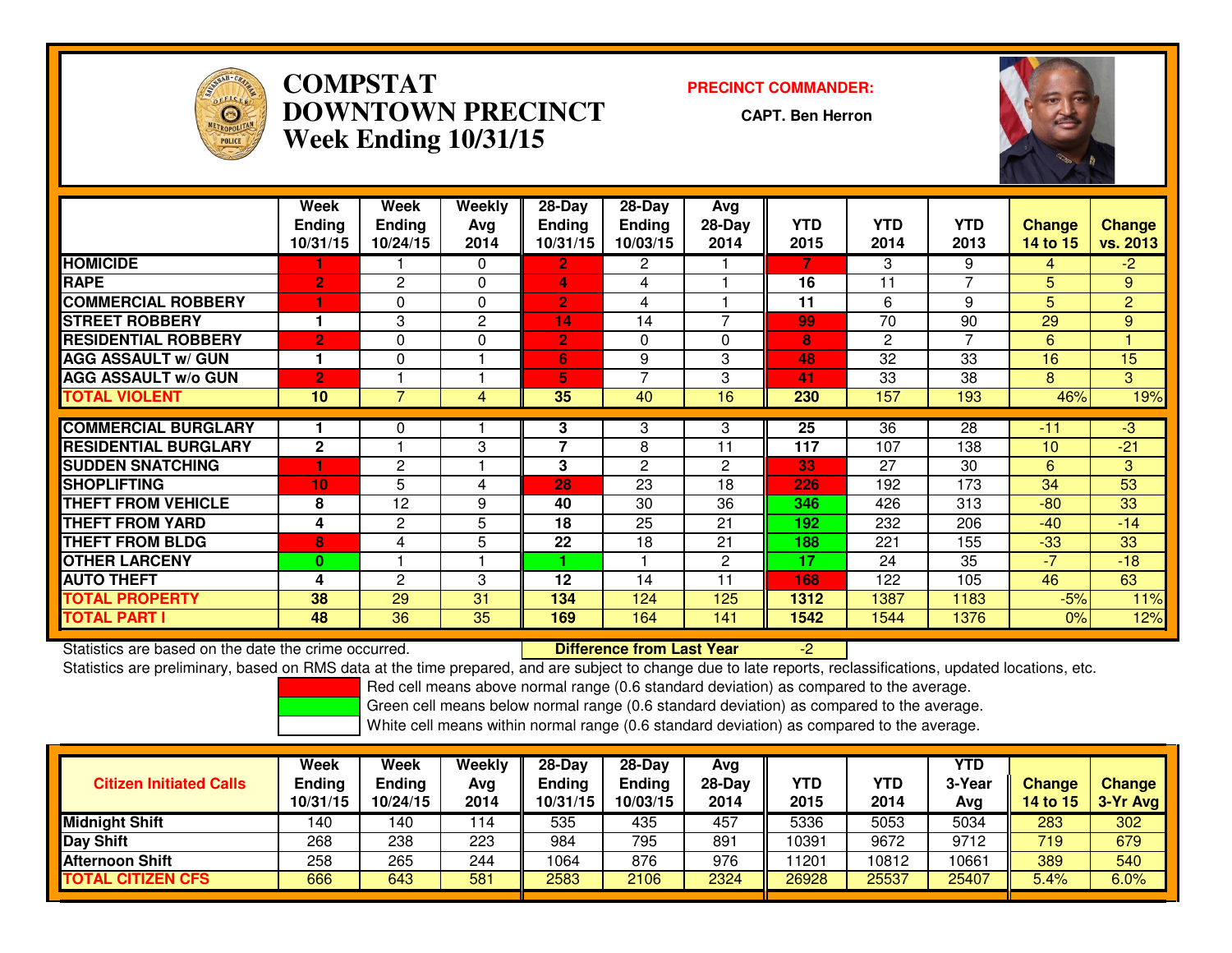

# **COMPSTATCENTRAL PRECINCT Week Ending 10/31/15**

**PRECINCT COMMANDER:**



|                             | Week                    | Week          | Weekly         | $28$ -Day     | 28-Day          | Avg          |            |            |                 |                 |                |
|-----------------------------|-------------------------|---------------|----------------|---------------|-----------------|--------------|------------|------------|-----------------|-----------------|----------------|
|                             | <b>Ending</b>           | <b>Ending</b> | Avg            | <b>Ending</b> | <b>Ending</b>   | $28-Day$     | <b>YTD</b> | <b>YTD</b> | <b>YTD</b>      | <b>Change</b>   | <b>Change</b>  |
|                             | 10/31/15                | 10/24/15      | 2014           | 10/31/15      | 10/03/15        | 2014         | 2015       | 2014       | 2013            | 14 to 15        | vs. 2013       |
| <b>HOMICIDE</b>             | 0                       | 0             | $\Omega$       | $\mathbf{2}$  | 0               |              | 12         | 12         | 9               | $\Omega$        | 3              |
| <b>RAPE</b>                 | 0                       | 0             | $\Omega$       | 0             |                 |              | 8          | 11         | 5               | $-3$            | 3              |
| <b>COMMERCIAL ROBBERY</b>   | 0                       | 0             | 0              | $\mathbf{2}$  | 2               |              | 11         | 13         | 11              | $-2$            | $\Omega$       |
| <b>STREET ROBBERY</b>       | $\overline{\mathbf{A}}$ | 4             | 2              | 15            | 6               | 8            | 83         | 85         | 58              | -2              | 25             |
| <b>RESIDENTIAL ROBBERY</b>  | $\bf{0}$                | $\Omega$      | $\Omega$       | 0             |                 | 0            | 7          | 3          | 5               | 4               | $\overline{2}$ |
| <b>AGG ASSAULT W/ GUN</b>   | 3                       |               | $\overline{c}$ | 5             | 12              | 6            | 89         | 67         | 45              | 22              | 44             |
| <b>AGG ASSAULT w/o GUN</b>  |                         | $\Omega$      |                | 2             | 6               | 3            | 47         | 37         | 47              | 10 <sup>1</sup> | $\mathbf{0}$   |
| <b>TOTAL VIOLENT</b>        | 8                       | 5             | 5              | 26            | $\overline{28}$ | 21           | 257        | 228        | 180             | 13%             | 43%            |
| <b>COMMERCIAL BURGLARY</b>  |                         |               |                |               |                 |              | 57         | 39         | $\overline{77}$ |                 |                |
|                             |                         |               |                | 3             | 5               | 4            |            |            |                 | 18              | $-20$          |
| <b>RESIDENTIAL BURGLARY</b> | $\overline{7}$          | 5             | 9              | 22            | 24              | 34           | 350        | 376        | 381             | $-26$           | $-31$          |
| <b>SUDDEN SNATCHING</b>     | $\bf{0}$                | 0             | $\Omega$       | 1             | 2               |              | 11         | 14         | 12              | $-3$            | $-1$           |
| <b>SHOPLIFTING</b>          | 5.                      | 4             | 2              | 12            | 14              | 8            | 86         | 84         | 84              | $\overline{2}$  | $\overline{2}$ |
| <b>THEFT FROM VEHICLE</b>   | 7                       | 10            | 9              | 36            | 45              | 36           | 504        | 403        | 396             | 101             | 108            |
| <b>THEFT FROM YARD</b>      |                         | 7             | 5              | 21            | 18              | 20           | 170        | 224        | 191             | $-54$           | $-21$          |
| <b>THEFT FROM BLDG</b>      | 4                       | 4             | 4              | 11            | 15              | 18           | 186        | 198        | 172             | $-12$           | 14             |
| <b>OTHER LARCENY</b>        | $\bf{0}$                | 2             |                | 5             | 4               | $\mathbf{2}$ | 33         | 17         | 27              | 16              | 6              |
| <b>AUTO THEFT</b>           |                         | $\Omega$      | 4              | 6             | 13              | 17           | 222        | 190        | 186             | 32              | 36             |
| <b>TOTAL PROPERTY</b>       | 26                      | 33            | 35             | 117           | 140             | 141          | 1619       | 1545       | 1526            | 5%              | 6%             |
| <b>TOTAL PART I</b>         | 34                      | 38            | 40             | 143           | 168             | 162          | 1876       | 1773       | 1706            | 6%              | 10%            |

Statistics are based on the date the crime occurred. **Difference from Last Year** 

Statistics are based on the date the crime occurred. **Exerce the Lub of Lifterence from Last Year Net all 200**<br>Statistics are preliminary, based on RMS data at the time prepared, and are subject to change due to late repor

Red cell means above normal range (0.6 standard deviation) as compared to the average.

Green cell means below normal range (0.6 standard deviation) as compared to the average.

| <b>Citizen Initiated Calls</b> | Week<br><b>Ending</b><br>10/31/15 | <b>Week</b><br><b>Ending</b><br>10/24/15 | Weekly<br>Avg<br>2014 | $28-Dav$<br><b>Ending</b><br>0/31/15 | $28-Day$<br><b>Ending</b><br>10/03/15 | Avg<br>$28-Day$<br>2014 | YTD<br>2015 | <b>YTD</b><br>2014 | YTD<br>3-Year<br>Avg | <b>Change</b><br>14 to 15 | <b>Change</b><br>3-Yr Avg |
|--------------------------------|-----------------------------------|------------------------------------------|-----------------------|--------------------------------------|---------------------------------------|-------------------------|-------------|--------------------|----------------------|---------------------------|---------------------------|
| <b>Midnight Shift</b>          | 126                               | 40،                                      | 116                   | 501                                  | 403                                   | 463                     | 5518        | 5002               | 5043                 | 516                       | 475                       |
| Day Shift                      | 281                               | 271                                      | 268                   | 1093                                 | 974                                   | 1074                    | 11922       | 1686               | 11144                | 236                       | 778                       |
| <b>Afternoon Shift</b>         | 280                               | 272                                      | 274                   | 151                                  | 1058                                  | 1098                    | 12829       | 1985               | 12123                | 844                       | 706                       |
| <b>TOTAL CITIZEN CFS</b>       | 687                               | 683                                      | 659                   | 2745                                 | 2435                                  | 2635                    | 30269       | 28673              | 28310                | 5.6%                      | 6.9%                      |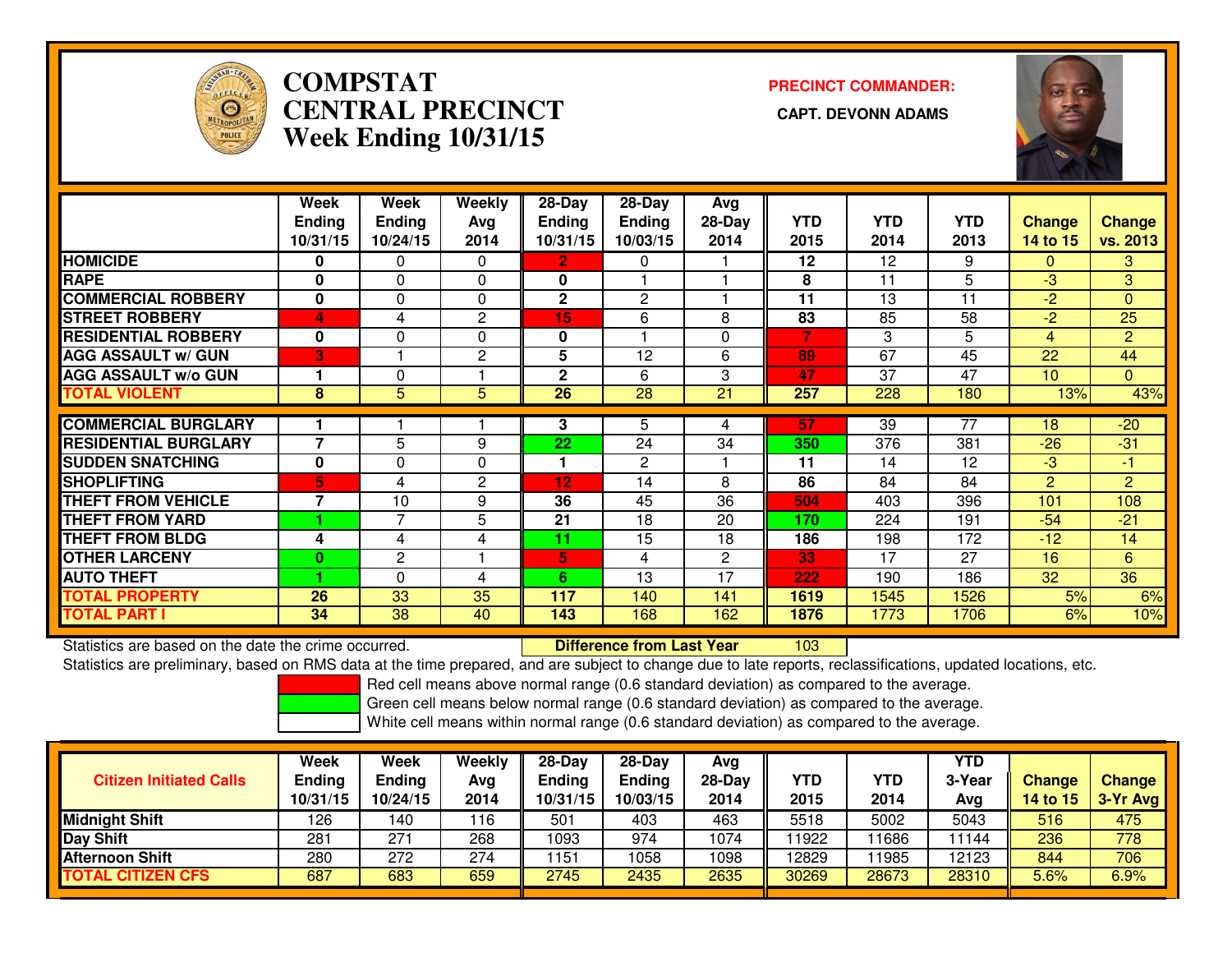

#### **COMPSTAT PRECINCT COMMANDER: SOUTHSIDE PRECINCT CAPT. TERRY SHOOPWeek Ending 10/31/15**



|                             | Week<br><b>Ending</b><br>10/31/15 | Week<br><b>Ending</b><br>10/24/15 | Weekly<br>Avg<br>2014 | $28-Day$<br><b>Ending</b><br>10/31/15 | $28-Day$<br><b>Ending</b><br>10/03/15 | Avg<br>28-Day<br>2014 | <b>YTD</b><br>2015 | <b>YTD</b><br>2014 | <b>YTD</b><br>2013 | <b>Change</b><br>14 to 15 | Change<br>vs. 2013 |
|-----------------------------|-----------------------------------|-----------------------------------|-----------------------|---------------------------------------|---------------------------------------|-----------------------|--------------------|--------------------|--------------------|---------------------------|--------------------|
| <b>HOMICIDE</b>             | 0                                 | 0                                 | 0                     |                                       |                                       | 0                     | 6.                 | 2                  | 4                  | 4                         | 2.                 |
| <b>RAPE</b>                 | 0                                 | $\Omega$                          | 0                     | $\overline{2}$                        | $\Omega$                              |                       | 8                  | 8                  | 9                  | 0                         | $-1$               |
| <b>COMMERCIAL ROBBERY</b>   | $\mathbf 0$                       | $\Omega$                          |                       | 3                                     |                                       | 3                     | 12                 | 23                 | 16                 | $-11$                     | $-4$               |
| <b>STREET ROBBERY</b>       |                                   | $\Omega$                          |                       | $\overline{2}$                        | 4                                     | 4                     | 37                 | 47                 | 30                 | $-10$                     | $\overline{7}$     |
| <b>RESIDENTIAL ROBBERY</b>  | $\mathbf 0$                       | $\Omega$                          | 0                     |                                       | $\overline{2}$                        |                       | 13                 | 10                 | 7                  | 3                         | 6                  |
| <b>AGG ASSAULT w/ GUN</b>   | 0                                 | 2                                 | 0                     | 2                                     | 8                                     |                       | 27                 | 12                 | 13                 | 15                        | 14                 |
| <b>AGG ASSAULT w/o GUN</b>  | 0                                 | 2                                 | 0                     | 5                                     | 4                                     | 2                     | 26                 | 16                 | 24                 | 10                        | $\overline{2}$     |
| <b>TOTAL VIOLENT</b>        |                                   | 4                                 | 3                     | 16                                    | 20                                    | 11                    | 129                | 118                | 103                | 9%                        | 25%                |
|                             |                                   |                                   |                       |                                       |                                       |                       |                    |                    |                    |                           |                    |
| <b>COMMERCIAL BURGLARY</b>  | $\mathbf{2}$                      | 0                                 |                       | 4                                     | 10                                    | 3                     | 48                 | 33                 | 46                 | 15                        | $\overline{2}$     |
| <b>RESIDENTIAL BURGLARY</b> | 8                                 | 8                                 | 5                     | 25                                    | 18                                    | 18                    | 269                | 200                | 333                | 69                        | $-64$              |
| <b>SUDDEN SNATCHING</b>     | 0                                 | $\Omega$                          | 0                     | 0                                     |                                       |                       | 12                 | 10                 | 10                 | 2                         | $\overline{2}$     |
| <b>SHOPLIFTING</b>          | 19                                | 15                                | 13                    | 63                                    | 75                                    | 51                    | 614                | 542                | 621                | 72                        | $-7$               |
| <b>THEFT FROM VEHICLE</b>   | 9                                 | 6                                 | 7                     | 26                                    | 31                                    | 27                    | 349                | 311                | 297                | 38                        | 52                 |
| <b>THEFT FROM YARD</b>      | $\mathbf{2}$                      | 4                                 | 2                     | 10                                    | 4                                     | 9                     | 104                | 102                | 95                 | $\overline{2}$            | 9                  |
| <b>THEFT FROM BLDG</b>      | 5                                 | $\overline{7}$                    | 4                     | 21                                    | 24                                    | 17                    | 221                | 186                | 219                | 35                        | $\overline{2}$     |
| <b>OTHER LARCENY</b>        |                                   |                                   |                       | $\overline{2}$                        | 2                                     | $\overline{2}$        | 20                 | 27                 | 39                 | $-7$                      | $-19$              |
| <b>AUTO THEFT</b>           | 5                                 | 2                                 | $\overline{2}$        | 13                                    | 16                                    | 8                     | 169                | 82                 | 96                 | 87                        | 73                 |
| <b>TOTAL PROPERTY</b>       | 51                                | 43                                | 34                    | 164                                   | 181                                   | 136                   | 1806               | 1493               | 1756               | 21%                       | 3%                 |
| <b>TOTAL PART I</b>         | 52                                | 47                                | 37                    | 180                                   | 201                                   | 148                   | 1935               | 1611               | 1859               | 20%                       | 4%                 |

Statistics are based on the date the crime occurred. **Difference from Last Year** 

<sup>324</sup>

Statistics are preliminary, based on RMS data at the time prepared, and are subject to change due to late reports, reclassifications, updated locations, etc.

Red cell means above normal range (0.6 standard deviation) as compared to the average.

Green cell means below normal range (0.6 standard deviation) as compared to the average.

| <b>Citizen Initiated Calls</b> | <b>Week</b><br><b>Ending</b><br>10/31/15 | <b>Week</b><br><b>Ending</b><br>10/24/15 | Weekly<br>Avg<br>2014 | $28-Dav$<br><b>Ending</b><br>10/31/15 | $28-Dav$<br><b>Ending</b><br>10/03/15 | Ava<br>28-Dav<br>2014 | YTD<br>2015 | YTD<br>2014 | YTD<br>3-Year<br>Ava | <b>Change</b><br><b>14 to 15</b> | <b>Change</b><br>3-Yr Avg |
|--------------------------------|------------------------------------------|------------------------------------------|-----------------------|---------------------------------------|---------------------------------------|-----------------------|-------------|-------------|----------------------|----------------------------------|---------------------------|
| <b>Midnight Shift</b>          | ∣19                                      | 104                                      | 91                    | 424                                   | 309                                   | 363                   | 4405        | 3944        | 4008                 | 461                              | 397                       |
| <b>Day Shift</b>               | 262                                      | 281                                      | 259                   | 1079                                  | 923                                   | 1038                  | 11980       | 1245        | 11144                | 735                              | 836                       |
| <b>Afternoon Shift</b>         | 277                                      | 266                                      | 259                   | 1116                                  | 916                                   | 1034                  | 11772       | 1264        | 11181                | 508                              | 591                       |
| <b>TOTAL CITIZEN CFS</b>       | 658                                      | 651                                      | 609                   | 2619                                  | 2148                                  | 2435                  | 28157       | 26453       | 26333                | 6.4%                             | 6.9%                      |